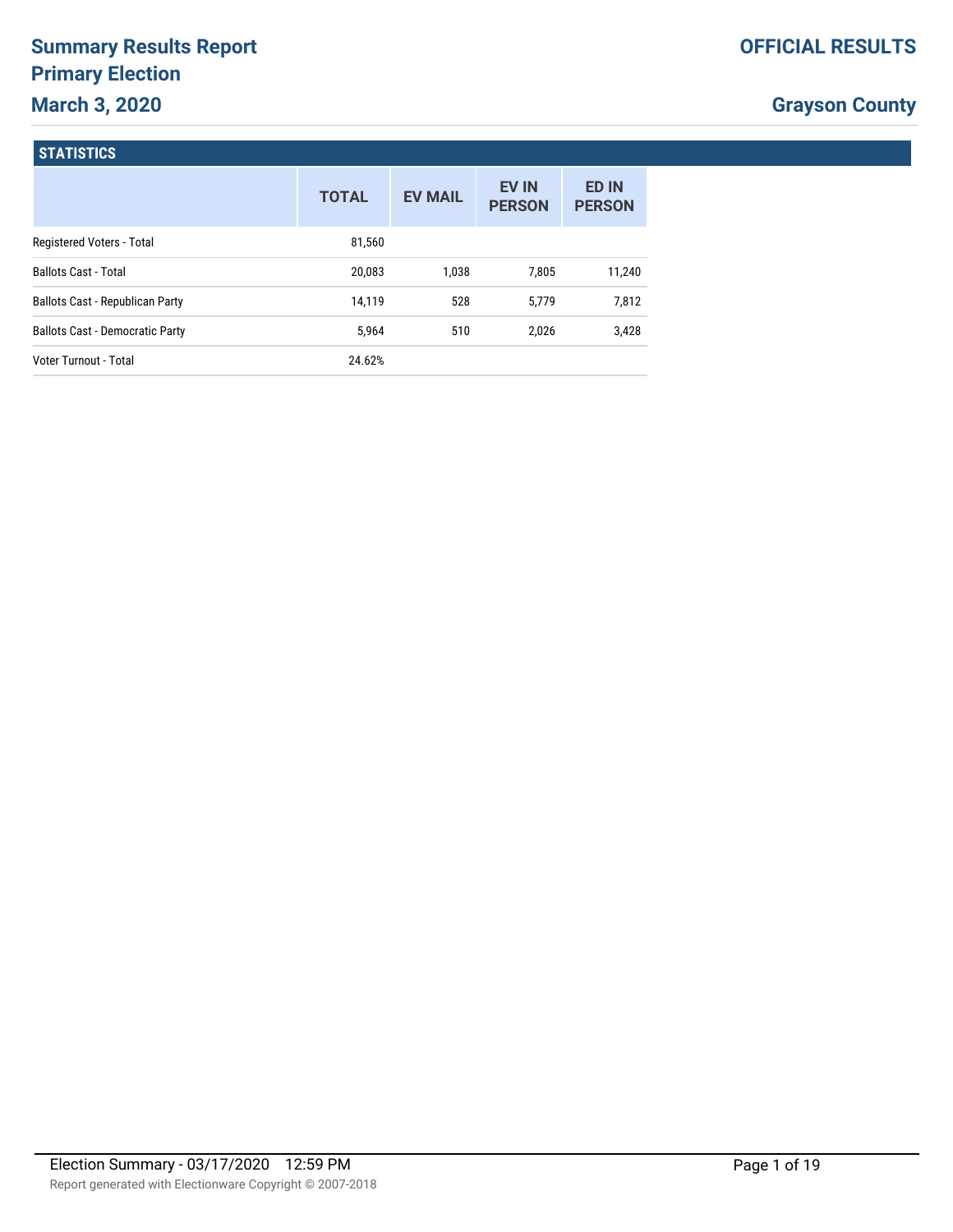### **Grayson County**

#### **REP President**

Vote For 1

|                                | <b>TOTAL</b> | <b>EV MAIL</b> | <b>EV IN</b><br><b>PERSON</b> | <b>ED IN</b><br><b>PERSON</b> |
|--------------------------------|--------------|----------------|-------------------------------|-------------------------------|
| Matthew John Matern            | 26           | 1              | 9                             | 16                            |
| Zoltan G. Istvan               | 4            | $\mathbf{0}$   | $\overline{2}$                | $\overline{2}$                |
| Donald J. Trump                | 13,470       | 500            | 5,508                         | 7,462                         |
| Joe Walsh                      | 85           | 4              | 31                            | 50                            |
| <b>Bill Weld</b>               | 47           | $\overline{2}$ | 20                            | 25                            |
| <b>Bob Ely</b>                 | 8            | 1              | 4                             | 3                             |
| Roque Rocky DeLa Fuente Guerra | 36           | $\mathbf{1}$   | 19                            | 16                            |
| Uncommitted                    | 391          | 17             | 165                           | 209                           |
| <b>Total Votes Cast</b>        | 14,067       | 526            | 5,758                         | 7,783                         |

# **REP US Senator**

Vote For 1

|                         | <b>TOTAL</b> | <b>EV MAIL</b> | <b>EV IN</b><br><b>PERSON</b> | <b>ED IN</b><br><b>PERSON</b> |
|-------------------------|--------------|----------------|-------------------------------|-------------------------------|
| <b>Mark Yancey</b>      | 1,459        | 47             | 516                           | 896                           |
| John Cornyn             | 10,119       | 419            | 4,320                         | 5,380                         |
| Virgil Bierschwale      | 112          | 3              | 37                            | 72                            |
| John Anthony Castro     | 393          | 12             | 136                           | 245                           |
| <b>Dwayne Stovall</b>   | 1,600        | 31             | 610                           | 959                           |
| <b>Total Votes Cast</b> | 13,683       | 512            | 5,619                         | 7,552                         |

# **REP US Representative, Dist 4**

|                         | <b>TOTAL</b> | <b>EV MAIL</b> | <b>EV IN</b><br><b>PERSON</b> | <b>ED IN</b><br><b>PERSON</b> |
|-------------------------|--------------|----------------|-------------------------------|-------------------------------|
| John Ratcliffe          | 13,633       | 461            | 5,603                         | 7,569                         |
| <b>Total Votes Cast</b> | 13,633       | 461            | 5,603                         | 7,569                         |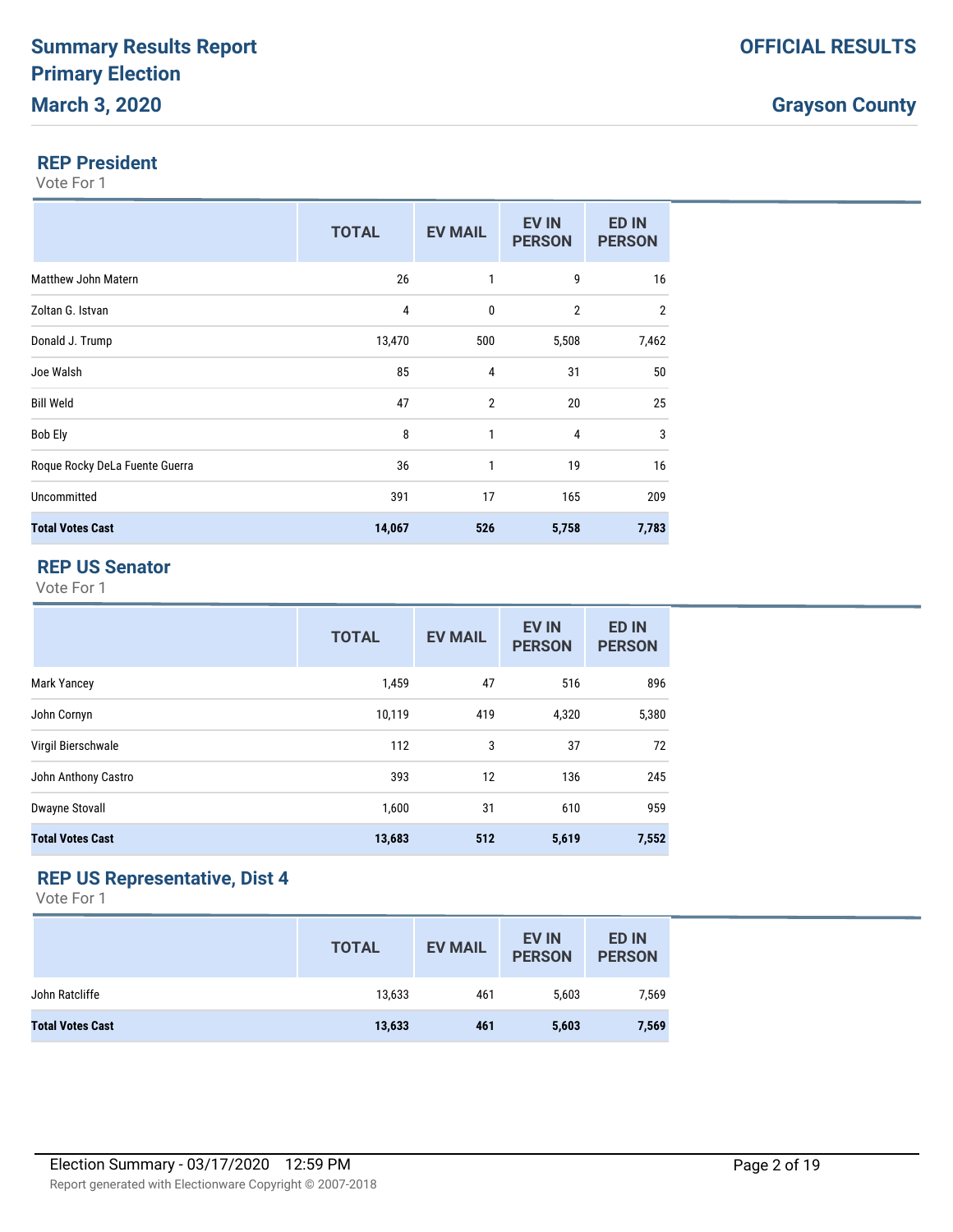# **REP Railroad Commissioner**

Vote For 1

|                         | <b>TOTAL</b> | <b>EV MAIL</b> | <b>EV IN</b><br><b>PERSON</b> | <b>ED IN</b><br><b>PERSON</b> |
|-------------------------|--------------|----------------|-------------------------------|-------------------------------|
| <b>Ryan Sitton</b>      | 5,528        | 187            | 2,302                         | 3,039                         |
| James "Jim" Wright      | 7,512        | 282            | 3,029                         | 4,201                         |
| <b>Total Votes Cast</b> | 13,040       | 469            | 5,331                         | 7,240                         |

#### **REP Chief Justice, Supreme Court**

Vote For 1

|                         | <b>TOTAL</b> | <b>EV MAIL</b> | <b>EV IN</b><br><b>PERSON</b> | <b>ED IN</b><br><b>PERSON</b> |
|-------------------------|--------------|----------------|-------------------------------|-------------------------------|
| Nathan Hecht            | 13,234       | 453            | 5.401                         | 7,380                         |
| <b>Total Votes Cast</b> | 13,234       | 453            | 5,401                         | 7,380                         |

#### **REP Justice, Supreme Court, Pl 6**

Vote For 1

|                         | <b>TOTAL</b> | <b>EV MAIL</b> | <b>EV IN</b><br><b>PERSON</b> | <b>ED IN</b><br><b>PERSON</b> |
|-------------------------|--------------|----------------|-------------------------------|-------------------------------|
| Jane Bland              | 13,177       | 451            | 5,389                         | 7,337                         |
| <b>Total Votes Cast</b> | 13,177       | 451            | 5,389                         | 7,337                         |

# **REP Justice, Supreme Court, Pl 7**

Vote For 1

|                         | <b>TOTAL</b> | <b>EV MAIL</b> | <b>EV IN</b><br><b>PERSON</b> | <b>ED IN</b><br><b>PERSON</b> |
|-------------------------|--------------|----------------|-------------------------------|-------------------------------|
| Jeff Boyd               | 13,210       | 454            | 5,405                         | 7,351                         |
| <b>Total Votes Cast</b> | 13,210       | 454            | 5,405                         | 7,351                         |

#### **REP Justice, Supreme Court, Pl 8**

|                         | <b>TOTAL</b> | <b>EV MAIL</b> | <b>EV IN</b><br><b>PERSON</b> | <b>ED IN</b><br><b>PERSON</b> |
|-------------------------|--------------|----------------|-------------------------------|-------------------------------|
| <b>Brett Busby</b>      | 13,189       | 453            | 5,396                         | 7,340                         |
| <b>Total Votes Cast</b> | 13,189       | 453            | 5,396                         | 7,340                         |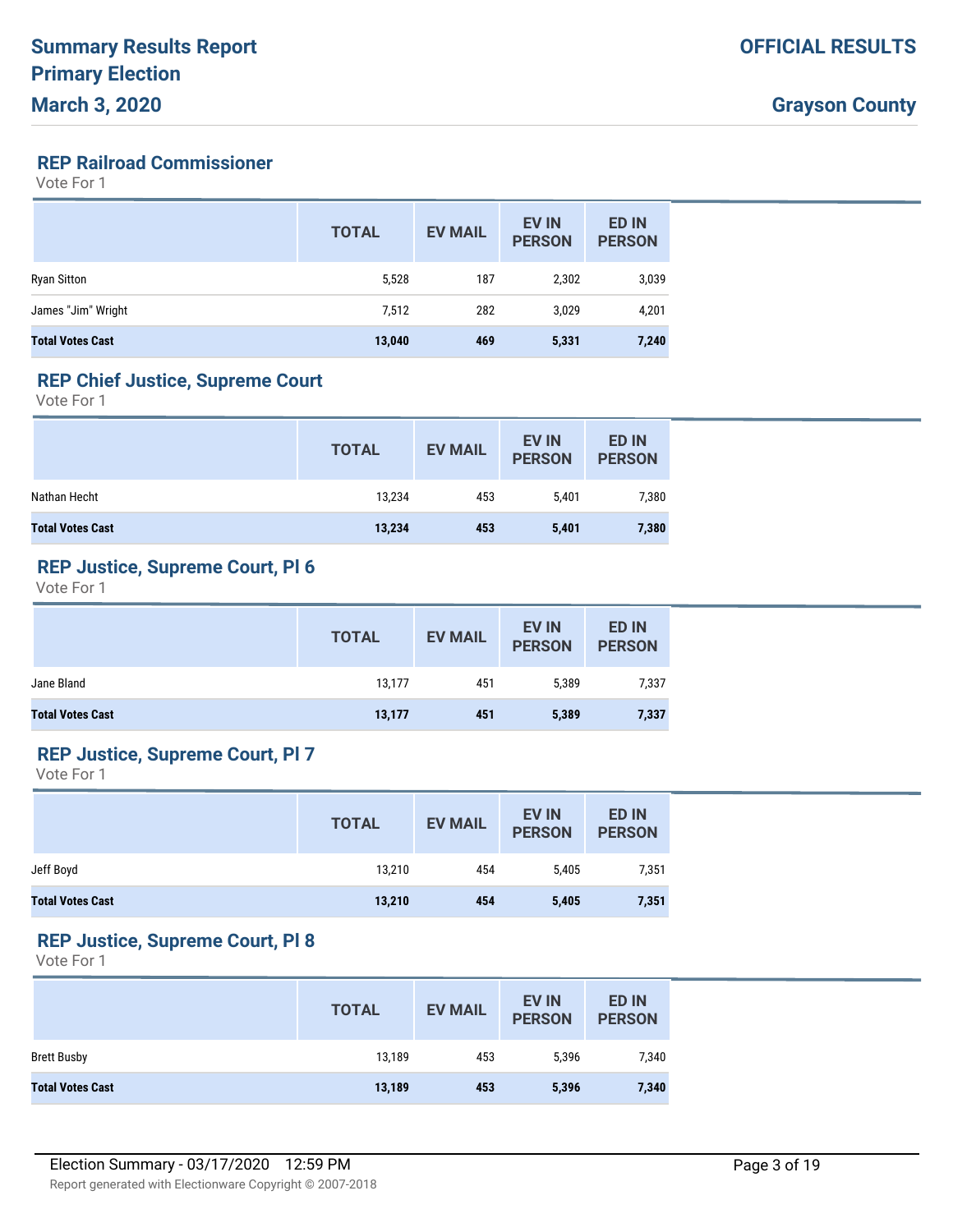**REP Judge, Ct of Crim App, Pl 3**

Vote For 1

|                         | <b>TOTAL</b> | <b>EV MAIL</b> | <b>EV IN</b><br><b>PERSON</b> | <b>ED IN</b><br><b>PERSON</b> |
|-------------------------|--------------|----------------|-------------------------------|-------------------------------|
| Gina Parker             | 6,047        | 186            | 2,479                         | 3,382                         |
| Bert Richardson         | 6,889        | 270            | 2,813                         | 3,806                         |
| <b>Total Votes Cast</b> | 12,936       | 456            | 5,292                         | 7,188                         |

### **REP Judge, Ct of Crim App, Pl 4**

Vote For 1

|                         | <b>TOTAL</b> | <b>EV MAIL</b> | <b>EV IN</b><br><b>PERSON</b> | <b>ED IN</b><br><b>PERSON</b> |
|-------------------------|--------------|----------------|-------------------------------|-------------------------------|
| Kevin Patrick Yeary     | 13.158       | 447            | 5.389                         | 7,322                         |
| <b>Total Votes Cast</b> | 13,158       | 447            | 5,389                         | 7,322                         |

# **REP Judge, Ct of Crim App, Pl 9**

Vote For 1

|                         | <b>TOTAL</b> | <b>EV MAIL</b> | <b>EV IN</b><br><b>PERSON</b> | <b>ED IN</b><br><b>PERSON</b> |
|-------------------------|--------------|----------------|-------------------------------|-------------------------------|
| David Newell            | 13,137       | 447            | 5.380                         | 7,310                         |
| <b>Total Votes Cast</b> | 13,137       | 447            | 5,380                         | 7,310                         |

### **REP Member, State BoE, Dist 9**

Vote For 1

|                         | <b>TOTAL</b> | <b>EV MAIL</b> | <b>EV IN</b><br><b>PERSON</b> | <b>ED IN</b><br><b>PERSON</b> |
|-------------------------|--------------|----------------|-------------------------------|-------------------------------|
| Keven M. Ellis          | 13.113       | 438            | 5.377                         | 7.298                         |
| <b>Total Votes Cast</b> | 13,113       | 438            | 5,377                         | 7,298                         |

#### **REP State Representative, Dist 62**

|                         | <b>TOTAL</b> | <b>EV MAIL</b> | <b>EV IN</b><br><b>PERSON</b> | <b>ED IN</b><br><b>PERSON</b> |
|-------------------------|--------------|----------------|-------------------------------|-------------------------------|
| Reggie Smith            | 13.409       | 457            | 5,504                         | 7,448                         |
| <b>Total Votes Cast</b> | 13,409       | 457            | 5,504                         | 7,448                         |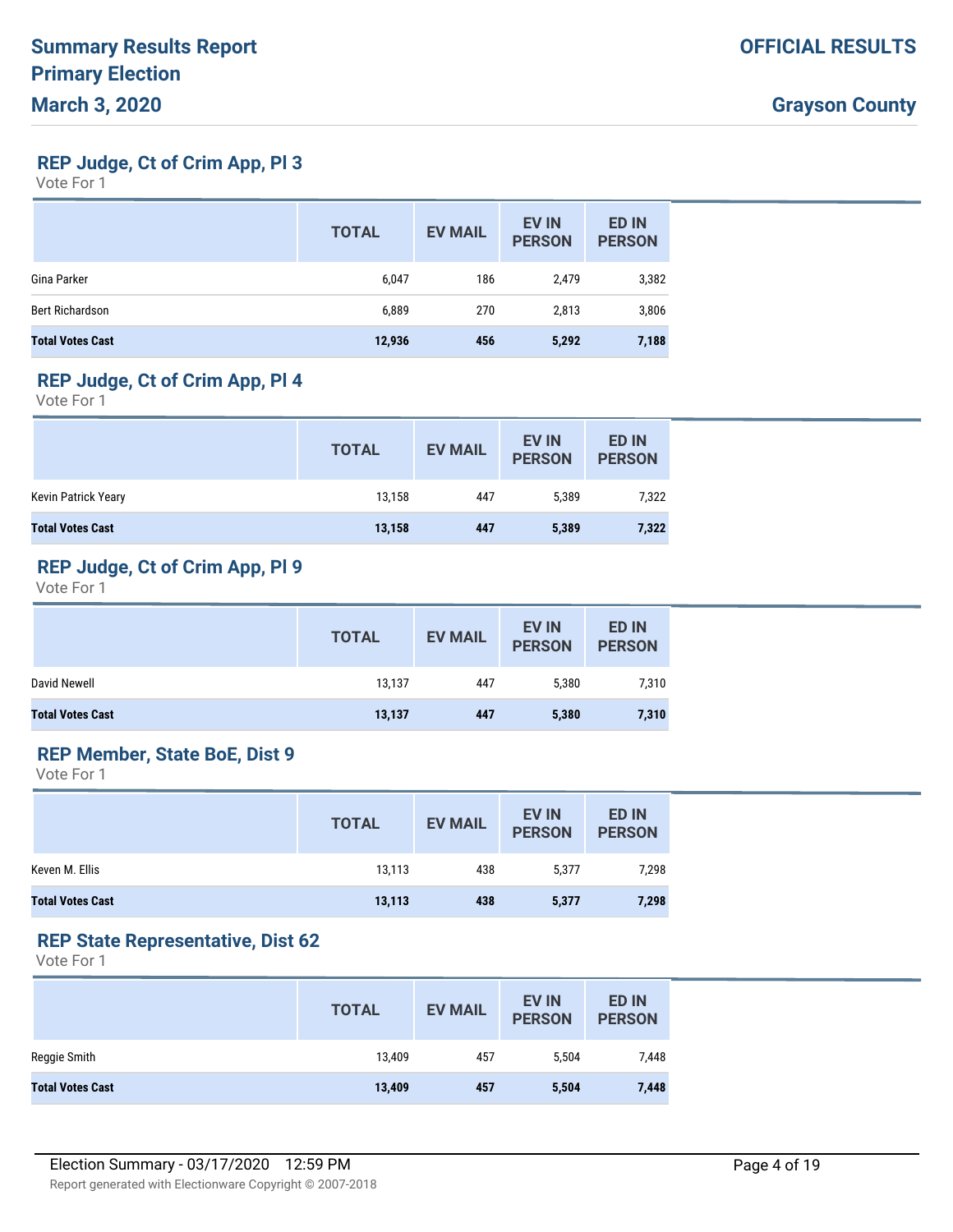**REP Justice, 5th Ct of App Dist, Pl 3**

Vote For 1

|                         | <b>TOTAL</b> | <b>EV MAIL</b> | <b>EV IN</b><br><b>PERSON</b> | <b>ED IN</b><br><b>PERSON</b> |
|-------------------------|--------------|----------------|-------------------------------|-------------------------------|
| David Evans             | 13.158       | 444            | 5,399                         | 7,315                         |
| <b>Total Votes Cast</b> | 13,158       | 444            | 5,399                         | 7,315                         |

#### **REP Justice, 5th Ct of App Dist, Pl 6**

Vote For 1

|                         | <b>TOTAL</b> | <b>EV MAIL</b> | <b>EV IN</b><br><b>PERSON</b> | <b>ED IN</b><br><b>PERSON</b> |
|-------------------------|--------------|----------------|-------------------------------|-------------------------------|
| David L. Bridges        | 13,110       | 445            | 5,378                         | 7,287                         |
| <b>Total Votes Cast</b> | 13,110       | 445            | 5,378                         | 7,287                         |

### **REP Justice, 5th Ct of App Dist, Pl 8**

Vote For 1

|                         | <b>TOTAL</b> | <b>EV MAIL</b> | <b>EV IN</b><br><b>PERSON</b> | <b>ED IN</b><br><b>PERSON</b> |
|-------------------------|--------------|----------------|-------------------------------|-------------------------------|
| <b>Bill Whitehill</b>   | 13,097       | 445            | 5,374                         | 7,278                         |
| <b>Total Votes Cast</b> | 13,097       | 445            | 5,374                         | 7,278                         |

# **REP Dist Judge, 15th Judicial Dist**

Vote For 1

|                         | <b>TOTAL</b> | <b>EV MAIL</b> | <b>EV IN</b><br><b>PERSON</b> | <b>ED IN</b><br><b>PERSON</b> |
|-------------------------|--------------|----------------|-------------------------------|-------------------------------|
| Jim Fallon              | 13,340       | 450            | 5.480                         | 7,410                         |
| <b>Total Votes Cast</b> | 13,340       | 450            | 5,480                         | 7,410                         |

# **REP Dist Judge, 59th Judicial Dist**

|                         | <b>TOTAL</b> | <b>EV MAIL</b> | <b>EV IN</b><br><b>PERSON</b> | <b>ED IN</b><br><b>PERSON</b> |
|-------------------------|--------------|----------------|-------------------------------|-------------------------------|
| Larry Phillips          | 13,347       | 458            | 5,473                         | 7,416                         |
| <b>Total Votes Cast</b> | 13,347       | 458            | 5,473                         | 7,416                         |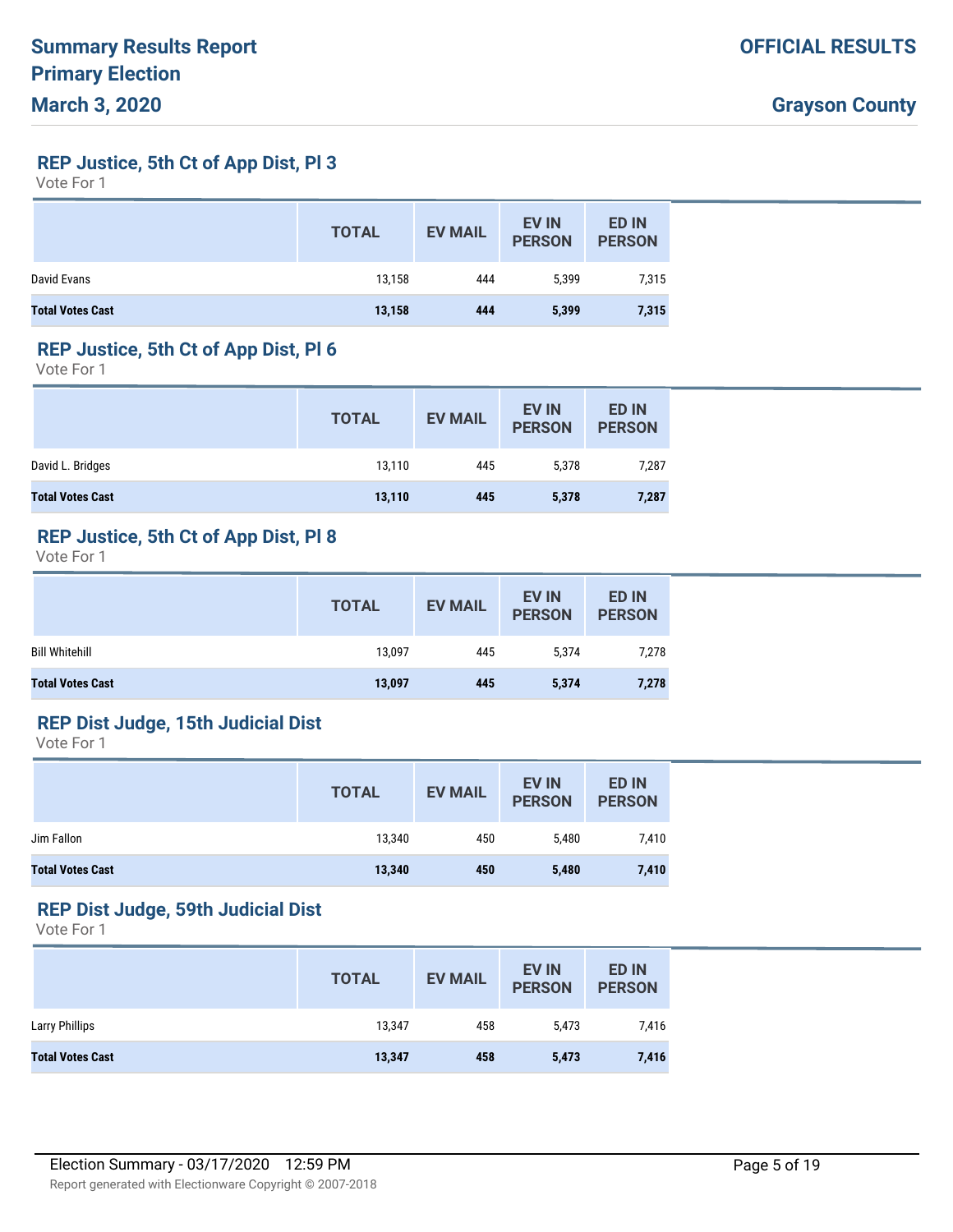**REP Criminal Dist Attorney Grayson Co**

Vote For 1

|                         | <b>TOTAL</b> | <b>EV MAIL</b> | <b>EV IN</b><br><b>PERSON</b> | <b>ED IN</b><br><b>PERSON</b> |
|-------------------------|--------------|----------------|-------------------------------|-------------------------------|
| J. Brett Smith          | 13.217       | 452            | 5.413                         | 7,352                         |
| <b>Total Votes Cast</b> | 13,217       | 452            | 5,413                         | 7,352                         |

#### **REP Sheriff**

Vote For 1

|                         | <b>TOTAL</b> | <b>EV MAIL</b> | <b>EV IN</b><br><b>PERSON</b> | <b>ED IN</b><br><b>PERSON</b> |
|-------------------------|--------------|----------------|-------------------------------|-------------------------------|
| Tom Watt                | 13.476       | 462            | 5.544                         | 7,470                         |
| <b>Total Votes Cast</b> | 13,476       | 462            | 5,544                         | 7,470                         |

#### **REP County Tax Assessor-Collector**

Vote For 1

|                         | <b>TOTAL</b> | <b>EV MAIL</b> | <b>EV IN</b><br><b>PERSON</b> | <b>ED IN</b><br><b>PERSON</b> |
|-------------------------|--------------|----------------|-------------------------------|-------------------------------|
| Bruce Stidham           | 13,487       | 463            | 5,559                         | 7,465                         |
| <b>Total Votes Cast</b> | 13,487       | 463            | 5,559                         | 7,465                         |

# **REP County Commissioner Pct 1**

Vote For 1

|                         | <b>TOTAL</b> | <b>EV MAIL</b> | <b>EV IN</b><br><b>PERSON</b> | <b>ED IN</b><br><b>PERSON</b> |
|-------------------------|--------------|----------------|-------------------------------|-------------------------------|
| Jeremy Roberts          | 946          | 25             | 372                           | 549                           |
| Jeff Whitmire           | 2,225        | 129            | 832                           | 1,264                         |
| <b>Total Votes Cast</b> | 3,171        | 154            | 1,204                         | 1,813                         |

#### **REP County Commissioner Pct 3**

|                         | <b>TOTAL</b> | <b>EV MAIL</b> | <b>EV IN</b><br><b>PERSON</b> | <b>ED IN</b><br><b>PERSON</b> |
|-------------------------|--------------|----------------|-------------------------------|-------------------------------|
| <b>Colby Meals</b>      | 1,456        | 61             | 592                           | 803                           |
| Phyllis James           | 2,394        | 165            | 1,052                         | 1,177                         |
| <b>Total Votes Cast</b> | 3,850        | 226            | 1,644                         | 1,980                         |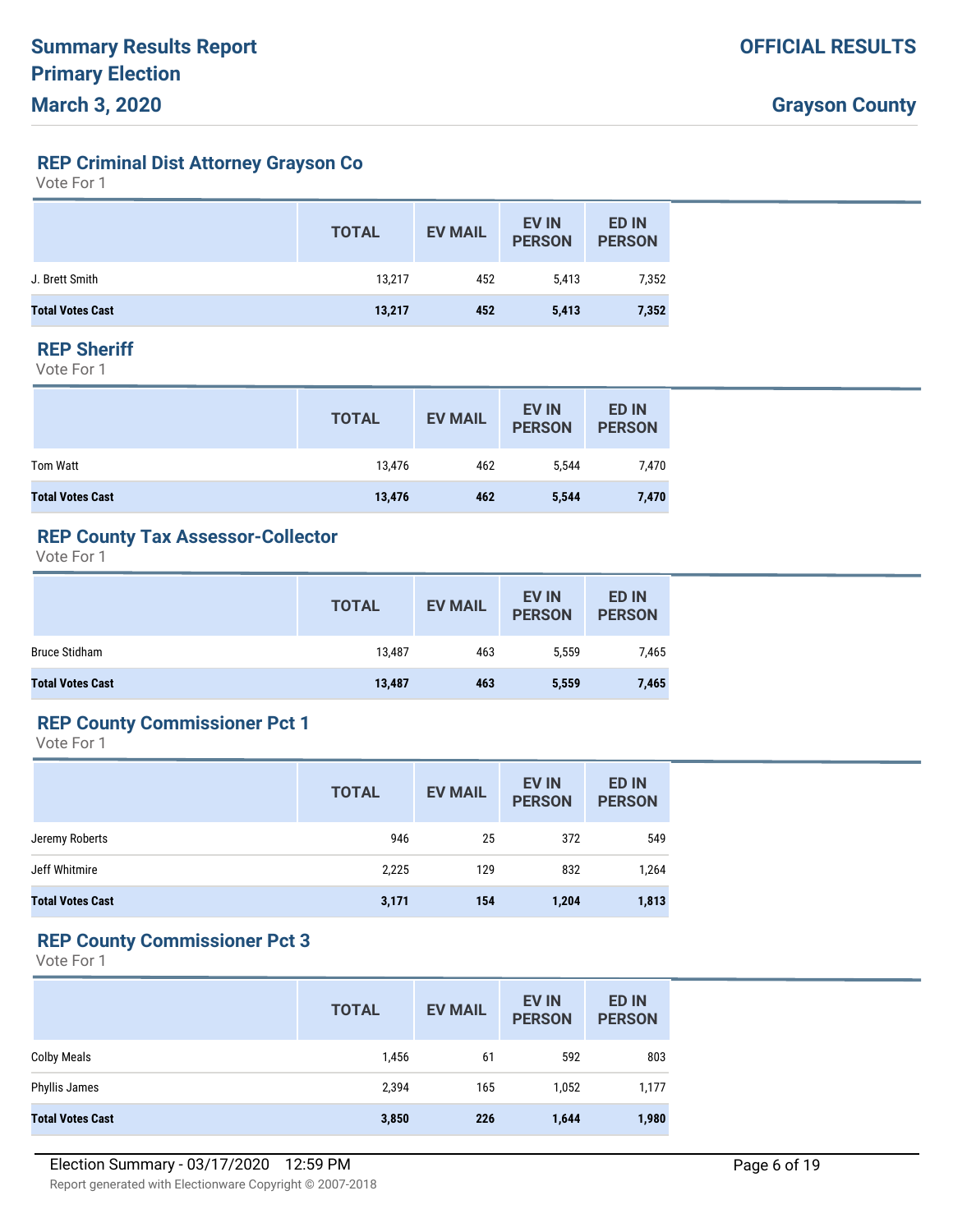**REP Justice of the Peace Pct 1**

Vote For 1

|                         | <b>TOTAL</b> | <b>EV MAIL</b> | <b>EV IN</b><br><b>PERSON</b> | <b>ED IN</b><br><b>PERSON</b> |
|-------------------------|--------------|----------------|-------------------------------|-------------------------------|
| Larry Atherton          | 4,330        | 214            | 1,702                         | 2,414                         |
| <b>Total Votes Cast</b> | 4,330        | 214            | 1,702                         | 2,414                         |

### **REP Constable Pct 1**

Vote For 1

|                         | <b>TOTAL</b> | <b>EV MAIL</b> | <b>EV IN</b><br><b>PERSON</b> | <b>ED IN</b><br><b>PERSON</b> |
|-------------------------|--------------|----------------|-------------------------------|-------------------------------|
| <b>Thomas Carter</b>    | 4,259        | 206            | 1.673                         | 2,380                         |
| <b>Total Votes Cast</b> | 4,259        | 206            | 1,673                         | 2,380                         |

### **REP Constable Pct 2**

Vote For 1

|                         | <b>TOTAL</b> | <b>EV MAIL</b> | <b>EV IN</b><br><b>PERSON</b> | <b>ED IN</b><br><b>PERSON</b> |
|-------------------------|--------------|----------------|-------------------------------|-------------------------------|
| Mike Putman             | 3,826        | 50             | 1.732                         | 2,044                         |
| <b>Total Votes Cast</b> | 3,826        | 50             | 1,732                         | 2,044                         |

# **REP Constable Pct 3**

Vote For 1

|                         | <b>TOTAL</b> | <b>EV MAIL</b> | <b>EV IN</b><br><b>PERSON</b> | <b>ED IN</b><br><b>PERSON</b> |
|-------------------------|--------------|----------------|-------------------------------|-------------------------------|
| <b>Todd Booher</b>      | 2,680        | 79             | 1,107                         | 1,494                         |
| <b>Total Votes Cast</b> | 2,680        | 79             | 1,107                         | 1,494                         |

# **REP Constable Pct 4**

|                         | <b>TOTAL</b> | <b>EV MAIL</b> | <b>EV IN</b><br><b>PERSON</b> | <b>ED IN</b><br><b>PERSON</b> |
|-------------------------|--------------|----------------|-------------------------------|-------------------------------|
| Daniel Moores           | 685          | 19             | 225                           | 441                           |
| William R.(Bob) Douglas | 1,698        | 77             | 672                           | 949                           |
| <b>Total Votes Cast</b> | 2,383        | 96             | 897                           | 1,390                         |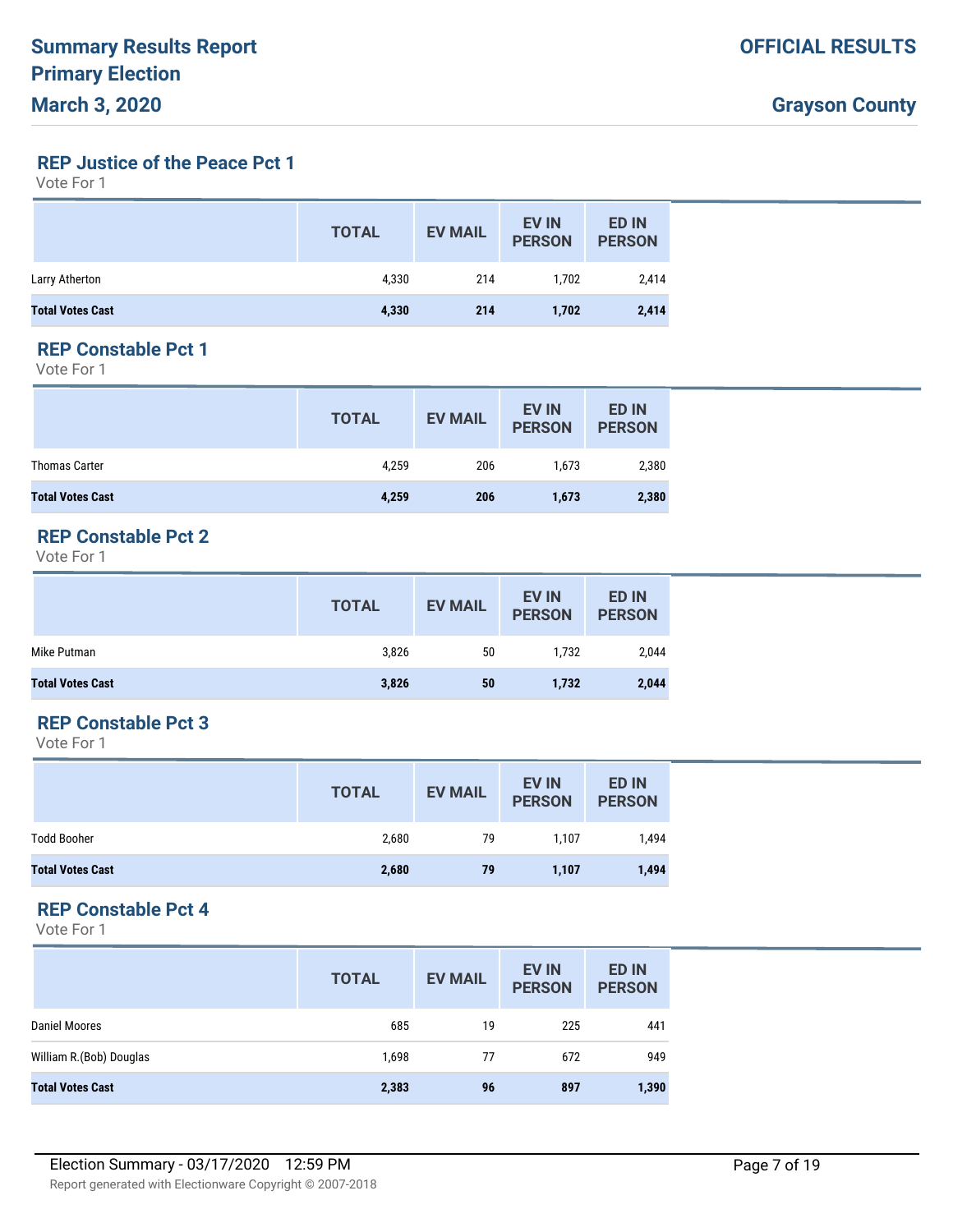#### **REP County Chair**

Vote For 1

|                         | <b>TOTAL</b> | <b>EV MAIL</b> | <b>EV IN</b><br><b>PERSON</b> | <b>ED IN</b><br><b>PERSON</b> |
|-------------------------|--------------|----------------|-------------------------------|-------------------------------|
| Barbara Ann Woodroof    | 13,186       | 441            | 5.431                         | 7,314                         |
| <b>Total Votes Cast</b> | 13,186       | 441            | 5,431                         | 7,314                         |

### **REP Precinct Chair Pct 105**

Vote For 1

|                         | <b>TOTAL</b> | <b>EV MAIL</b> | EV IN<br><b>PERSON</b> | <b>ED IN</b><br><b>PERSON</b> |
|-------------------------|--------------|----------------|------------------------|-------------------------------|
| George Woodroof         | 618          | 18             | 271                    | 329                           |
| Kaaren J. Teuber        | 302          | 13             | 131                    | 158                           |
| <b>Total Votes Cast</b> | 920          | 31             | 402                    | 487                           |

# **REP Proposition 1**

Vote For 1

|                         | <b>TOTAL</b> | <b>EV MAIL</b> | <b>EV IN</b><br><b>PERSON</b> | <b>ED IN</b><br><b>PERSON</b> |
|-------------------------|--------------|----------------|-------------------------------|-------------------------------|
| Yes                     | 12,258       | 452            | 5,041                         | 6,765                         |
| No                      | 1,776        | 65             | 698                           | 1,013                         |
| <b>Total Votes Cast</b> | 14,034       | 517            | 5,739                         | 7,778                         |

### **REP Proposition 2**

|                         | <b>TOTAL</b> | <b>EV MAIL</b> | <b>EV IN</b><br><b>PERSON</b> | <b>ED IN</b><br><b>PERSON</b> |
|-------------------------|--------------|----------------|-------------------------------|-------------------------------|
| Yes                     | 11,877       | 448            | 4,877                         | 6,552                         |
| No                      | 2,115        | 69             | 857                           | 1,189                         |
| <b>Total Votes Cast</b> | 13,992       | 517            | 5,734                         | 7,741                         |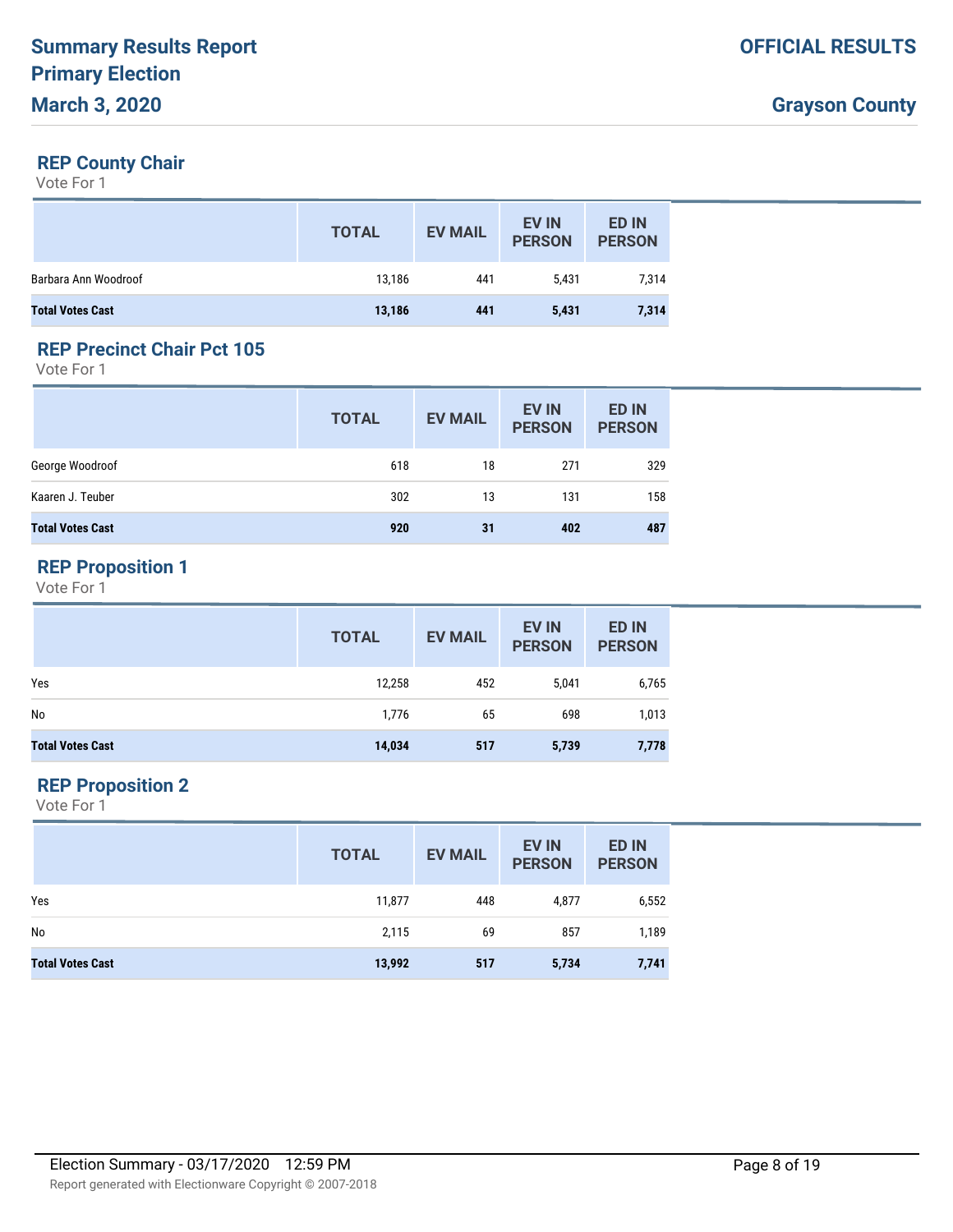#### **REP Proposition 3**

Vote For 1

|                         | <b>TOTAL</b> | <b>EV MAIL</b> | <b>EV IN</b><br><b>PERSON</b> | <b>ED IN</b><br><b>PERSON</b> |
|-------------------------|--------------|----------------|-------------------------------|-------------------------------|
| Yes                     | 13,128       | 502            | 5,391                         | 7,235                         |
| No                      | 811          | 12             | 323                           | 476                           |
| <b>Total Votes Cast</b> | 13,939       | 514            | 5,714                         | 7,711                         |

#### **REP Proposition 4**

Vote For 1

|                         | <b>TOTAL</b> | <b>EV MAIL</b> | <b>EV IN</b><br><b>PERSON</b> | <b>ED IN</b><br><b>PERSON</b> |
|-------------------------|--------------|----------------|-------------------------------|-------------------------------|
| Yes                     | 13,353       | 494            | 5,462                         | 7,397                         |
| No                      | 615          | 23             | 261                           | 331                           |
| <b>Total Votes Cast</b> | 13,968       | 517            | 5,723                         | 7,728                         |

# **REP Proposition 5**

Vote For 1

|                         | <b>TOTAL</b> | <b>EV MAIL</b> | <b>EV IN</b><br><b>PERSON</b> | <b>ED IN</b><br><b>PERSON</b> |
|-------------------------|--------------|----------------|-------------------------------|-------------------------------|
| Yes                     | 12,715       | 459            | 5,157                         | 7,099                         |
| No                      | 1,229        | 51             | 543                           | 635                           |
| <b>Total Votes Cast</b> | 13,944       | 510            | 5,700                         | 7,734                         |

### **REP Proposition 6**

|                         | <b>TOTAL</b> | <b>EV MAIL</b> | <b>EV IN</b><br><b>PERSON</b> | <b>ED IN</b><br><b>PERSON</b> |
|-------------------------|--------------|----------------|-------------------------------|-------------------------------|
| Yes                     | 13,241       | 499            | 5,423                         | 7,319                         |
| No                      | 708          | 15             | 290                           | 403                           |
| <b>Total Votes Cast</b> | 13,949       | 514            | 5,713                         | 7,722                         |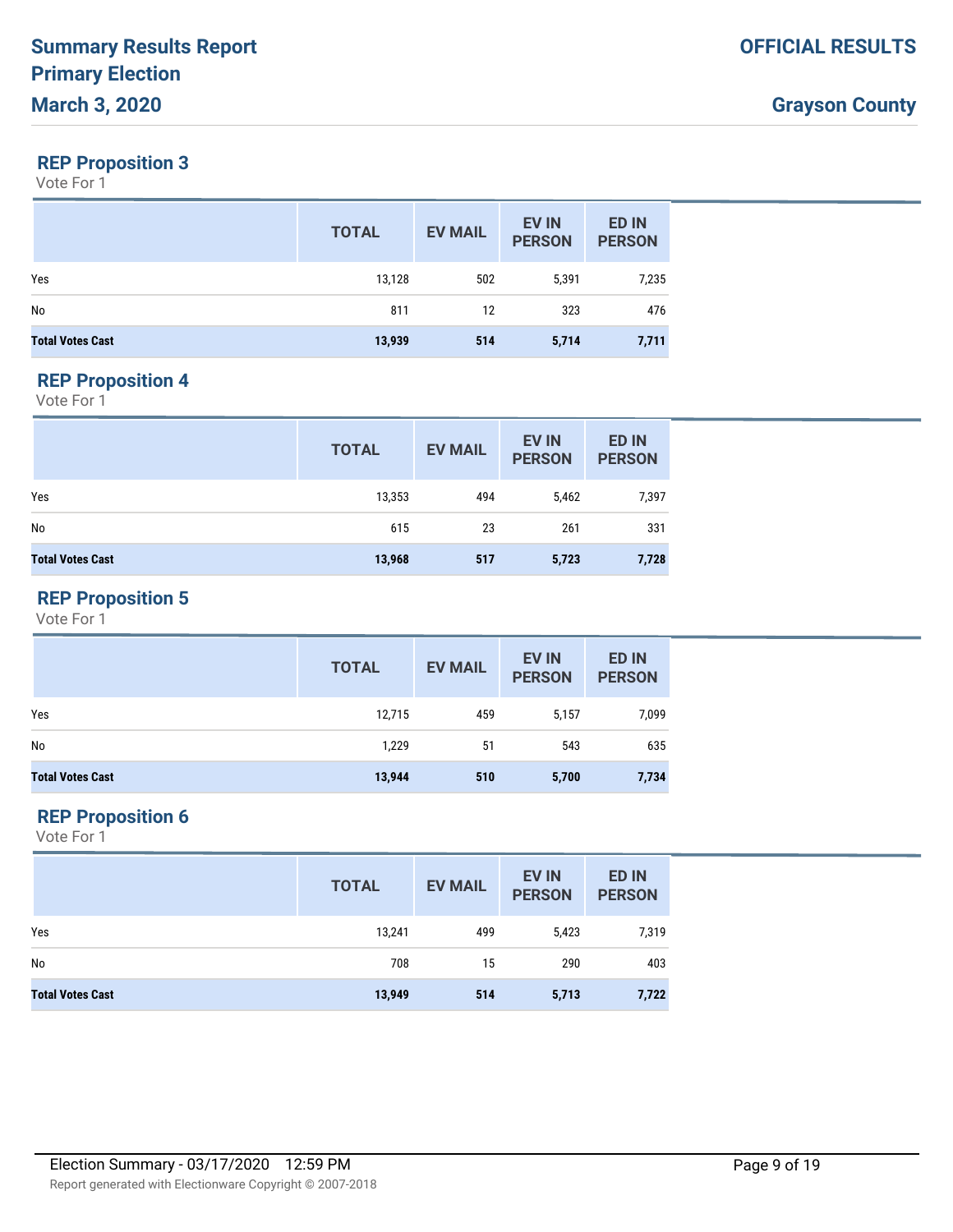### **REP Proposition 7**

Vote For 1

|                         | <b>TOTAL</b> | <b>EV MAIL</b> | <b>EV IN</b><br><b>PERSON</b> | <b>ED IN</b><br><b>PERSON</b> |
|-------------------------|--------------|----------------|-------------------------------|-------------------------------|
| Yes                     | 13,836       | 507            | 5,661                         | 7,668                         |
| No                      | 165          | 8              | 78                            | 79                            |
| <b>Total Votes Cast</b> | 14,001       | 515            | 5,739                         | 7,747                         |

#### **REP Proposition 8**

Vote For 1

|                         | <b>TOTAL</b> | <b>EV MAIL</b> | <b>EV IN</b><br><b>PERSON</b> | <b>ED IN</b><br><b>PERSON</b> |
|-------------------------|--------------|----------------|-------------------------------|-------------------------------|
| Yes                     | 13,834       | 510            | 5,656                         | 7,668                         |
| No                      | 151          | 5              | 68                            | 78                            |
| <b>Total Votes Cast</b> | 13,985       | 515            | 5,724                         | 7,746                         |

### **REP Proposition 9**

Vote For 1

|                         | <b>TOTAL</b> | <b>EV MAIL</b> | <b>EV IN</b><br><b>PERSON</b> | <b>ED IN</b><br><b>PERSON</b> |
|-------------------------|--------------|----------------|-------------------------------|-------------------------------|
| Yes                     | 13,361       | 500            | 5,448                         | 7,413                         |
| No                      | 598          | 12             | 263                           | 323                           |
| <b>Total Votes Cast</b> | 13,959       | 512            | 5,711                         | 7,736                         |

### **REP Proposition 10**

|                         | <b>TOTAL</b> | <b>EV MAIL</b> | <b>EV IN</b><br><b>PERSON</b> | <b>ED IN</b><br><b>PERSON</b> |
|-------------------------|--------------|----------------|-------------------------------|-------------------------------|
| Yes                     | 13,045       | 483            | 5,326                         | 7,236                         |
| No                      | 857          | 28             | 378                           | 451                           |
| <b>Total Votes Cast</b> | 13,902       | 511            | 5,704                         | 7,687                         |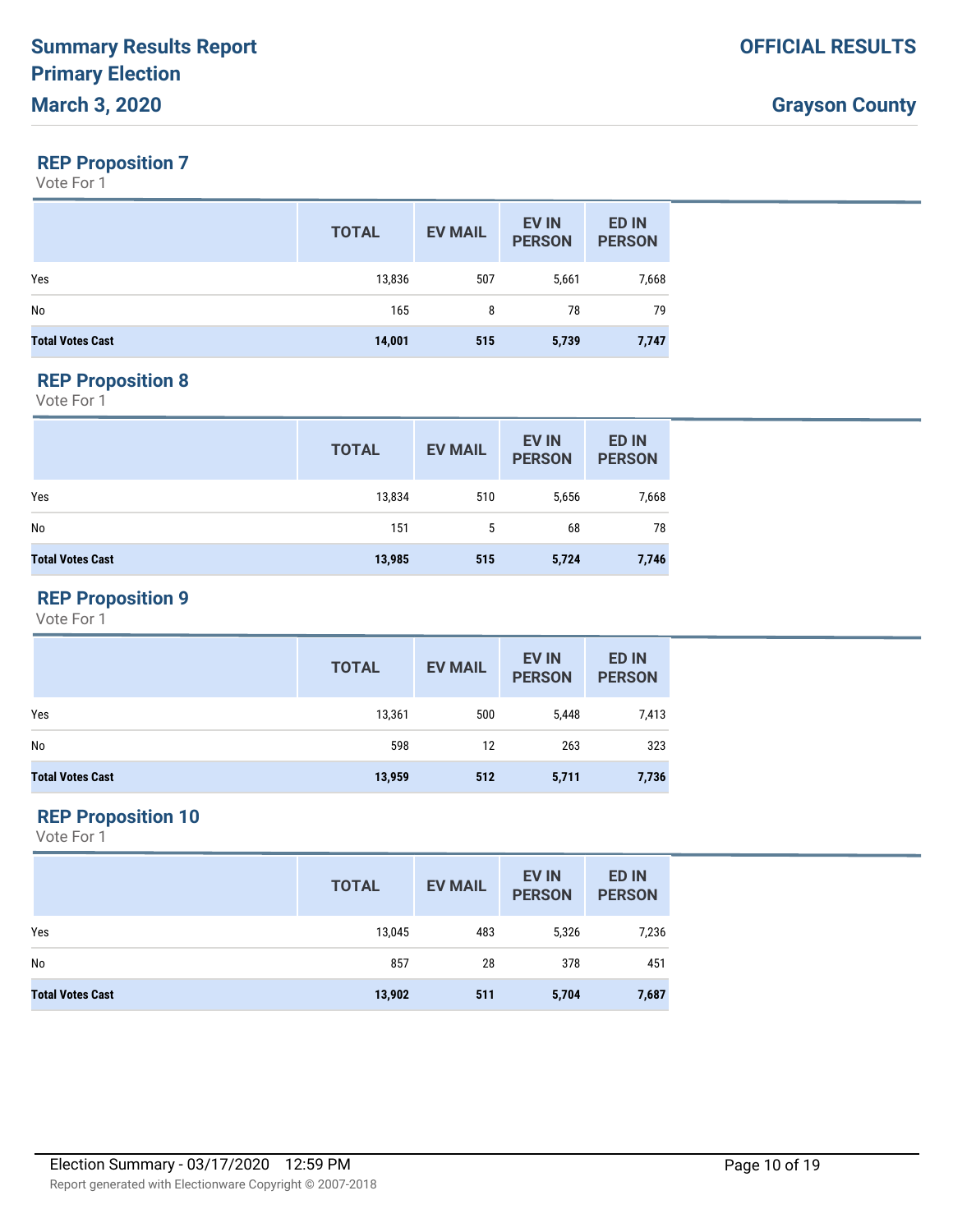# **Grayson County**

#### **DEM President**

|                            | <b>TOTAL</b> | <b>EV MAIL</b> | <b>EV IN</b><br><b>PERSON</b> | <b>ED IN</b><br><b>PERSON</b> |
|----------------------------|--------------|----------------|-------------------------------|-------------------------------|
| Amy Klobuchar              | 143          | 27             | 101                           | 15                            |
| Michael R. Bloomberg       | 1,018        | 168            | 377                           | 473                           |
| <b>Julian Castro</b>       | 6            | 0              | 4                             | $\mathbf{2}$                  |
| <b>Tulsi Gabbard</b>       | 20           | 1              | 6                             | 13                            |
| Cory Booker                | 9            | 5              | 3                             | $\mathbf{1}$                  |
| Elizabeth Warren           | 514          | 43             | 224                           | 247                           |
| Andrew Yang                | 14           | 0              | 8                             | 6                             |
| <b>Michael Bennet</b>      | 5            | 0              | 0                             | 5                             |
| <b>Deval Patrick</b>       | 3            | 0              | 2                             | 1                             |
| Pete Buttigieg             | 238          | 26             | 200                           | 12                            |
| Tom Steyer                 | 28           | 2              | 21                            | 5                             |
| <b>Robby Wells</b>         | 4            | 0              | 1                             | 3                             |
| <b>Bernie Sanders</b>      | 1,548        | 67             | 523                           | 958                           |
| Roque "Rocky" De La Fuente | 3            | 1              | 0                             | $\overline{2}$                |
| John K. Delaney            | 5            | 0              | 3                             | $\sqrt{2}$                    |
| Marianne Williamson        | 5            | 1              | 1                             | 3                             |
| Joseph R. Biden            | 2,381        | 167            | 547                           | 1,667                         |
| <b>Total Votes Cast</b>    | 5,944        | 508            | 2,021                         | 3,415                         |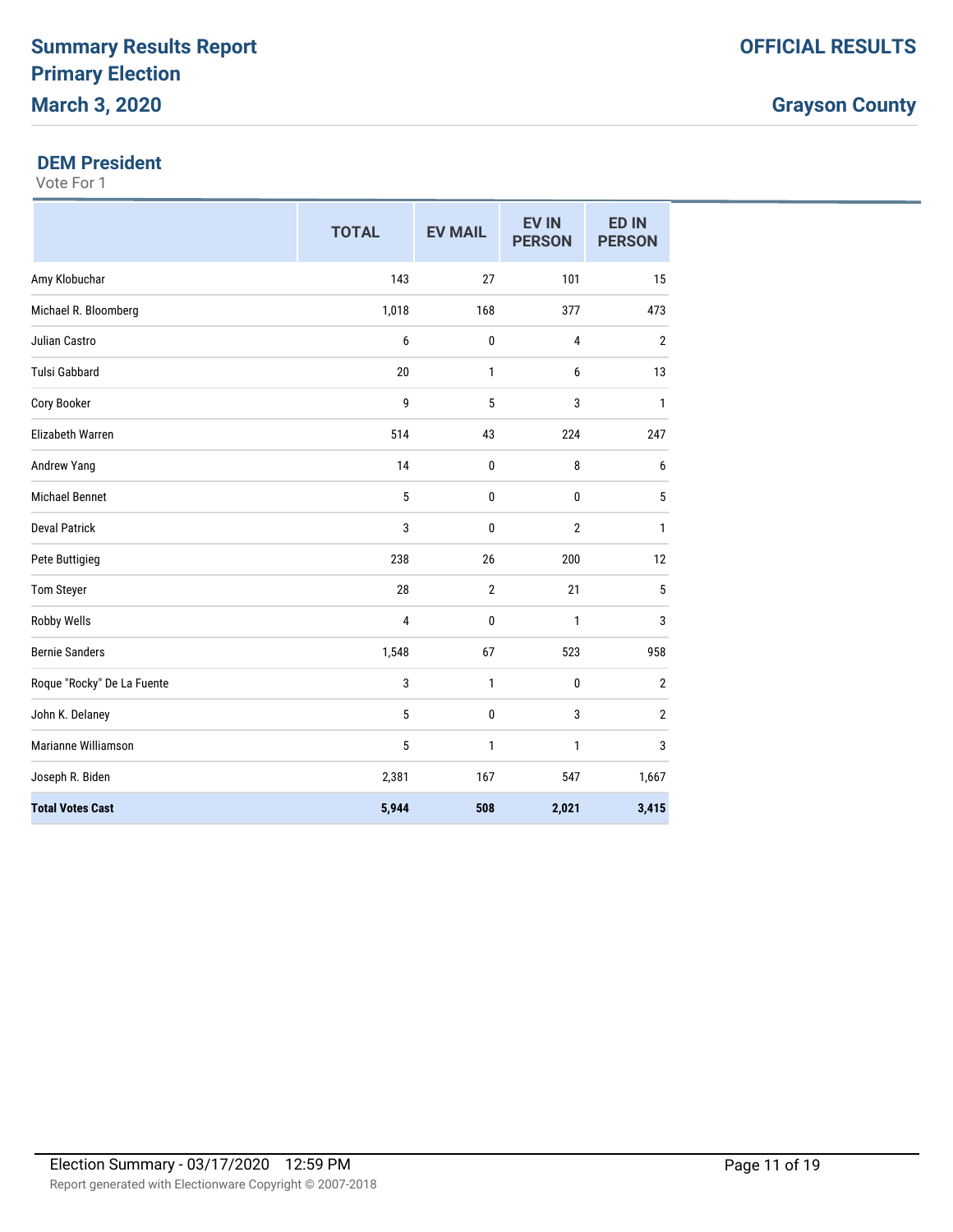### **Grayson County**

#### **DEM US Senator**

Vote For 1

|                           | <b>TOTAL</b> | <b>EV MAIL</b> | <b>EV IN</b><br><b>PERSON</b> | <b>ED IN</b><br><b>PERSON</b> |
|---------------------------|--------------|----------------|-------------------------------|-------------------------------|
| Victor Hugo Harris        | 350          | 20             | 103                           | 227                           |
| Adrian Ocegueda           | 122          | 6              | 37                            | 79                            |
| Chris Bell                | 503          | 54             | 163                           | 286                           |
| Jack Daniel Foster, Jr.   | 168          | 12             | 43                            | 113                           |
| Mary (MJ) Hegar           | 1,022        | 123            | 400                           | 499                           |
| <b>Royce West</b>         | 912          | 102            | 349                           | 461                           |
| Cristina Tzintzun Ramirez | 479          | 26             | 168                           | 285                           |
| Amanda K. Edwards         | 640          | 41             | 238                           | 361                           |
| Michael Cooper            | 268          | 26             | 76                            | 166                           |
| Annie "Mama" Garcia       | 574          | 22             | 191                           | 361                           |
| Sema Hernandez            | 236          | $\overline{7}$ | 63                            | 166                           |
| D. R. Hunter              | 136          | 14             | 37                            | 85                            |
| <b>Total Votes Cast</b>   | 5,410        | 453            | 1,868                         | 3,089                         |

### **DEM US Representative, Dist 4**

Vote For 1

|                         | <b>TOTAL</b> | <b>EV MAIL</b> | <b>EV IN</b><br><b>PERSON</b> | <b>ED IN</b><br><b>PERSON</b> |
|-------------------------|--------------|----------------|-------------------------------|-------------------------------|
| <b>Russell Foster</b>   | 5,089        | 364            | 1.771                         | 2,954                         |
| <b>Total Votes Cast</b> | 5,089        | 364            | 1,771                         | 2,954                         |

# **DEM Railroad Commissioner**

|                          | <b>TOTAL</b> | <b>EV MAIL</b> | <b>EV IN</b><br><b>PERSON</b> | <b>ED IN</b><br><b>PERSON</b> |
|--------------------------|--------------|----------------|-------------------------------|-------------------------------|
| <b>Kelly Stone</b>       | 1,730        | 121            | 595                           | 1,014                         |
| Mark Watson              | 1,164        | 125            | 388                           | 651                           |
| Chrysta Castaneda        | 1,266        | 126            | 475                           | 665                           |
| Roberto R. "Beto" Alonzo | 1,156        | 85             | 373                           | 698                           |
| <b>Total Votes Cast</b>  | 5,316        | 457            | 1,831                         | 3,028                         |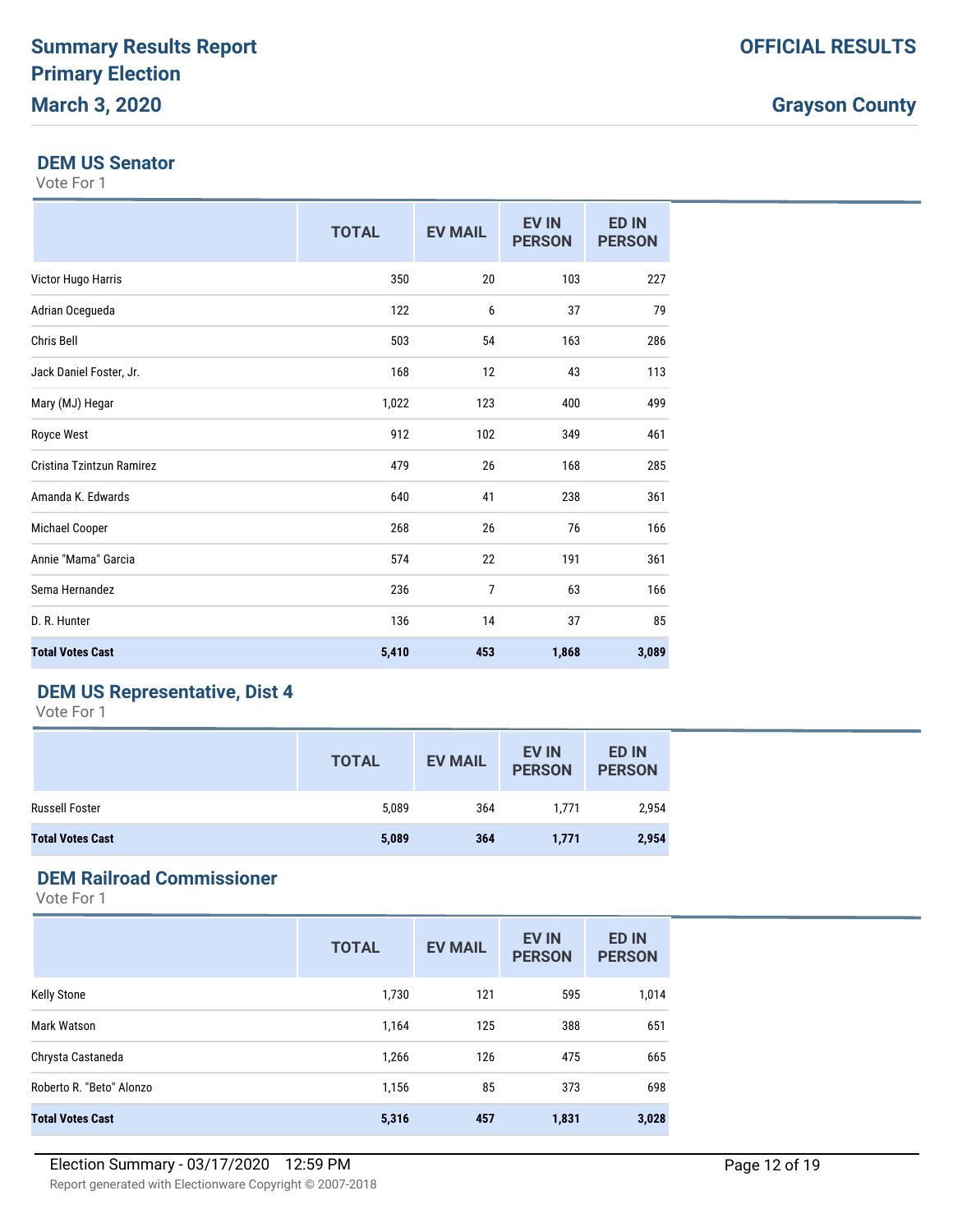**DEM Chief Justice, Supreme Court**

Vote For 1

|                         | <b>TOTAL</b> | <b>EV MAIL</b> | <b>EV IN</b><br><b>PERSON</b> | <b>ED IN</b><br><b>PERSON</b> |
|-------------------------|--------------|----------------|-------------------------------|-------------------------------|
| Amy Clark Meachum       | 4,529        | 354            | 1,594                         | 2,581                         |
| Jerry Zimmerer          | 883          | 99             | 263                           | 521                           |
| <b>Total Votes Cast</b> | 5,412        | 453            | 1,857                         | 3,102                         |

### **DEM Justice, Supreme Court, Pl 6**

Vote For 1

|                         | <b>TOTAL</b> | <b>EV MAIL</b> | <b>EV IN</b><br><b>PERSON</b> | <b>ED IN</b><br><b>PERSON</b> |
|-------------------------|--------------|----------------|-------------------------------|-------------------------------|
| Larry Praeger           | 1,611        | 162            | 511                           | 938                           |
| Kathy Cheng             | 3,768        | 284            | 1,338                         | 2,146                         |
| <b>Total Votes Cast</b> | 5,379        | 446            | 1,849                         | 3,084                         |

#### **DEM Justice, Supreme Court, Pl 7**

Vote For 1

|                         | <b>TOTAL</b> | <b>EV MAIL</b> | EV IN<br><b>PERSON</b> | <b>ED IN</b><br><b>PERSON</b> |
|-------------------------|--------------|----------------|------------------------|-------------------------------|
| Staci Williams          | 3,718        | 325            | 1,280                  | 2,113                         |
| <b>Brandy Voss</b>      | 1,646        | 134            | 555                    | 957                           |
| <b>Total Votes Cast</b> | 5,364        | 459            | 1,835                  | 3,070                         |

### **DEM Justice, Supreme Court, Pl 8**

|                         | <b>TOTAL</b> | <b>EV MAIL</b> | <b>EV IN</b><br><b>PERSON</b> | <b>ED IN</b><br><b>PERSON</b> |
|-------------------------|--------------|----------------|-------------------------------|-------------------------------|
| Gisela D. Triana        | 3,511        | 245            | 1,234                         | 2,032                         |
| Peter Kelly             | 1,808        | 207            | 592                           | 1,009                         |
| <b>Total Votes Cast</b> | 5,319        | 452            | 1,826                         | 3,041                         |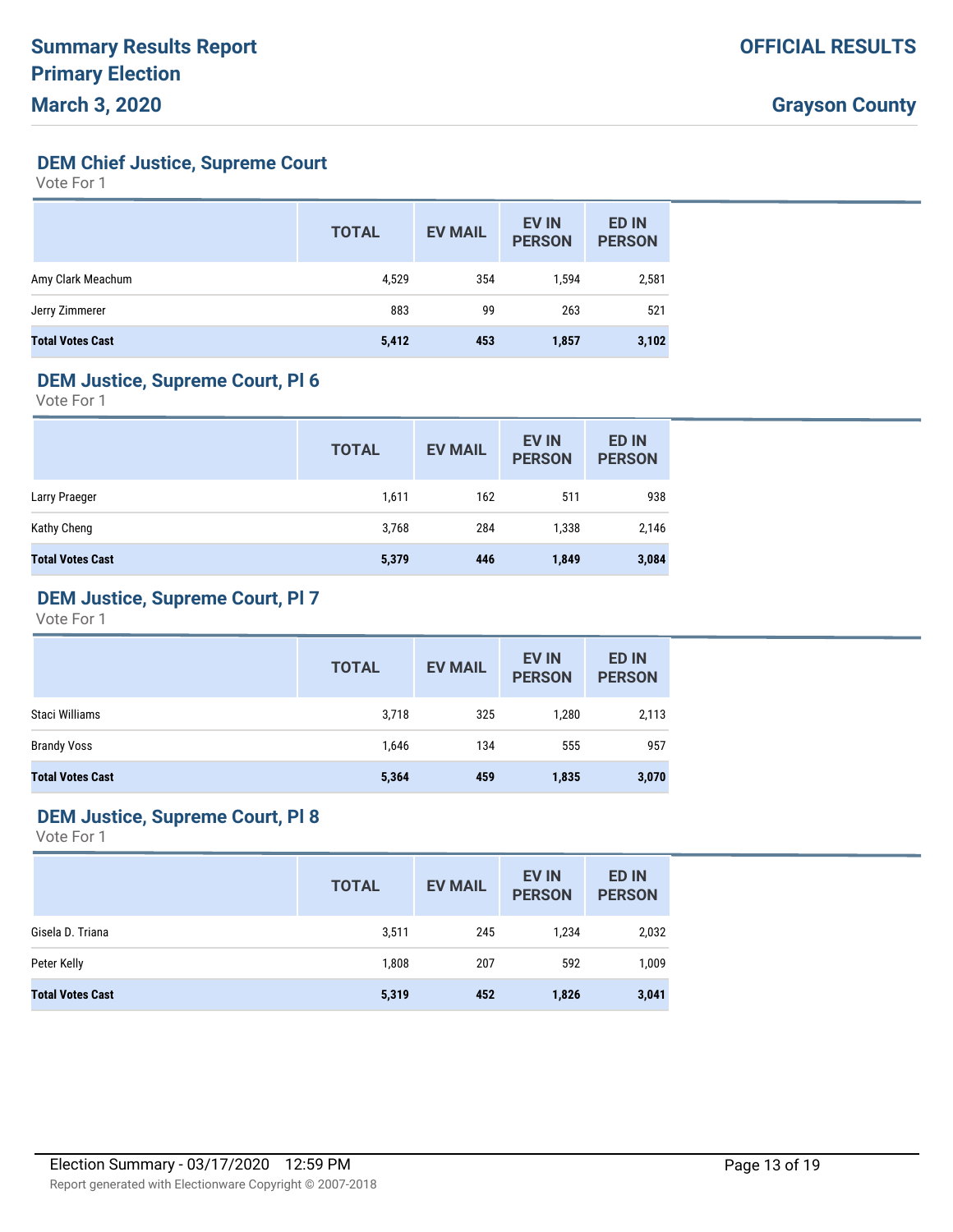**DEM Judge, Ct of Crim App, Pl 3**

Vote For 1

|                               | <b>TOTAL</b> | <b>EV MAIL</b> | <b>EV IN</b><br><b>PERSON</b> | <b>ED IN</b><br><b>PERSON</b> |
|-------------------------------|--------------|----------------|-------------------------------|-------------------------------|
| <b>William Pieratt Demond</b> | 555          | 47             | 193                           | 315                           |
| Elizabeth Davis Frizell       | 3,765        | 296            | 1,297                         | 2,172                         |
| Dan Wood                      | 1,001        | 111            | 332                           | 558                           |
| <b>Total Votes Cast</b>       | 5,321        | 454            | 1,822                         | 3,045                         |

# **DEM Judge, Ct of Crim App, Pl 4**

Vote For 1

|                         | <b>TOTAL</b> | <b>EV MAIL</b> | <b>EV IN</b><br><b>PERSON</b> | <b>ED IN</b><br><b>PERSON</b> |
|-------------------------|--------------|----------------|-------------------------------|-------------------------------|
| <b>Steven Miears</b>    | 1,419        | 142            | 459                           | 818                           |
| <b>Tina Clinton</b>     | 3,910        | 312            | 1,380                         | 2,218                         |
| <b>Total Votes Cast</b> | 5,329        | 454            | 1,839                         | 3,036                         |

# **DEM Judge, Ct of Crim App, Pl 9**

Vote For 1

|                         | <b>TOTAL</b> | <b>EV MAIL</b> | <b>EV IN</b><br><b>PERSON</b> | <b>ED IN</b><br><b>PERSON</b> |
|-------------------------|--------------|----------------|-------------------------------|-------------------------------|
| Brandon Birmingham      | 5,158        | 421            | 1,778                         | 2,959                         |
| <b>Total Votes Cast</b> | 5,158        | 421            | 1,778                         | 2,959                         |

# **DEM Member, State BoE, Dist 9**

|                         | <b>TOTAL</b> | <b>EV MAIL</b> | <b>EV IN</b><br><b>PERSON</b> | <b>ED IN</b><br><b>PERSON</b> |
|-------------------------|--------------|----------------|-------------------------------|-------------------------------|
| Brenda Davis            | 5,275        | 427            | 1.820                         | 3,028                         |
| <b>Total Votes Cast</b> | 5,275        | 427            | 1,820                         | 3,028                         |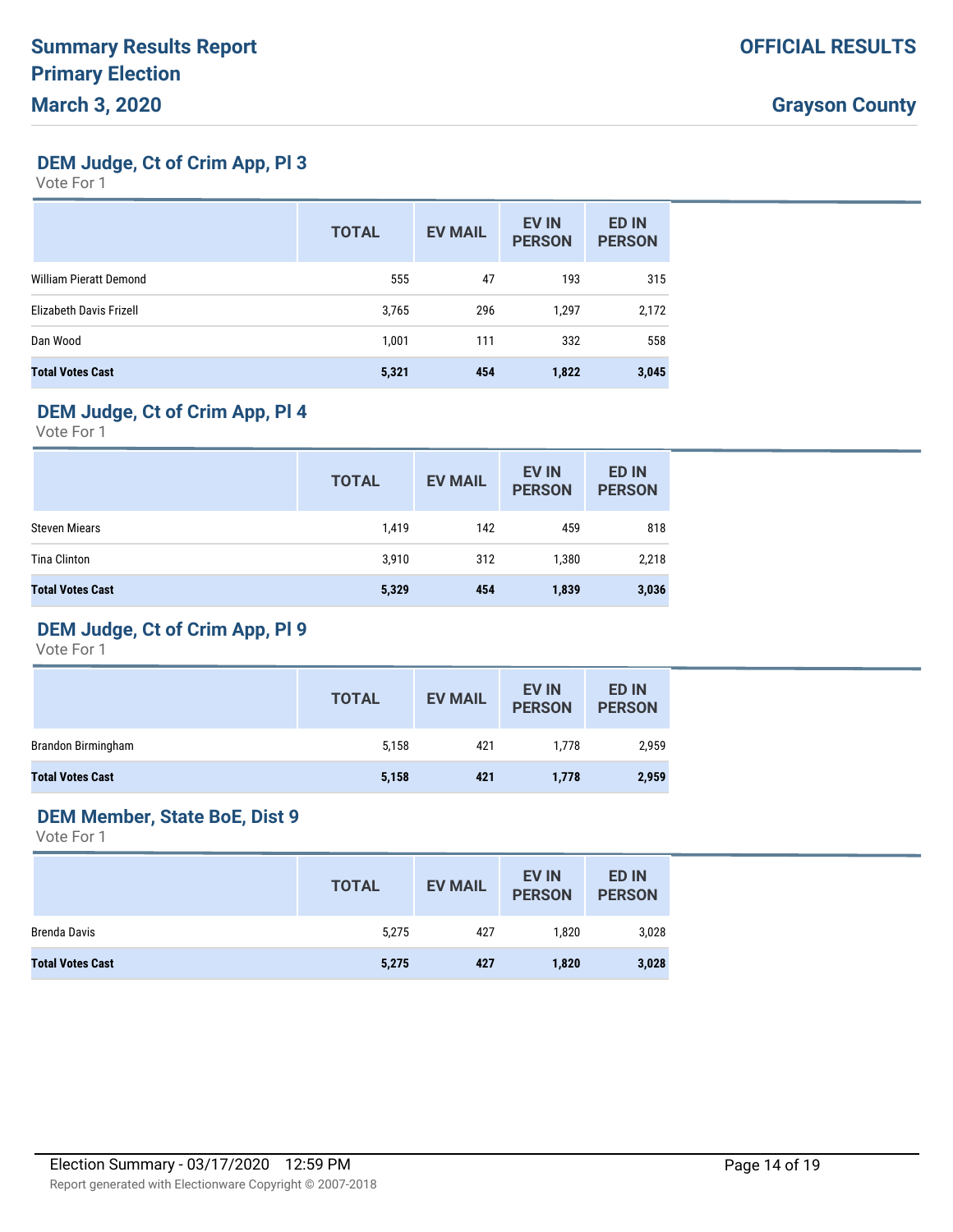**DEM State Representative, Dist 62**

Vote For 1

|                         | <b>TOTAL</b> | <b>EV MAIL</b> | <b>EV IN</b><br><b>PERSON</b> | <b>ED IN</b><br><b>PERSON</b> |
|-------------------------|--------------|----------------|-------------------------------|-------------------------------|
| Gary D. Thomas          | 5,216        | 411            | 1.804                         | 3,001                         |
| <b>Total Votes Cast</b> | 5,216        | 411            | 1,804                         | 3,001                         |

#### **DEM Justice, 5th Ct of App Dist, Pl 3**

Vote For 1

|                         | <b>TOTAL</b> | <b>EV MAIL</b> | <b>EV IN</b><br><b>PERSON</b> | <b>ED IN</b><br><b>PERSON</b> |
|-------------------------|--------------|----------------|-------------------------------|-------------------------------|
| Bonnie Lee Goldstein    | 5,259        | 423            | 1.820                         | 3,016                         |
| <b>Total Votes Cast</b> | 5,259        | 423            | 1,820                         | 3,016                         |

### **DEM Justice, 5th Ct of App Dist, Pl 6**

Vote For 1

|                         | <b>TOTAL</b> | <b>EV MAIL</b> | <b>EV IN</b><br><b>PERSON</b> | <b>ED IN</b><br><b>PERSON</b> |
|-------------------------|--------------|----------------|-------------------------------|-------------------------------|
| Craig Smith             | 5,174        | 412            | 1.790                         | 2,972                         |
| <b>Total Votes Cast</b> | 5,174        | 412            | 1,790                         | 2,972                         |

#### **DEM Justice, 5th Ct of App Dist, Pl 8**

Vote For 1

|                         | <b>TOTAL</b> | <b>EV MAIL</b> | <b>EV IN</b><br><b>PERSON</b> | <b>ED IN</b><br><b>PERSON</b> |
|-------------------------|--------------|----------------|-------------------------------|-------------------------------|
| Dennise Garcia          | 5,201        | 422            | 1,803                         | 2,976                         |
| <b>Total Votes Cast</b> | 5,201        | 422            | 1,803                         | 2,976                         |

### **DEM Constable Pct 2**

|                         | <b>TOTAL</b> | <b>EV MAIL</b> | <b>EV IN</b><br><b>PERSON</b> | <b>ED IN</b><br><b>PERSON</b> |
|-------------------------|--------------|----------------|-------------------------------|-------------------------------|
| Gwendolyn Tiki Braxton  | 1,784        | 146            | 686                           | 952                           |
| <b>Total Votes Cast</b> | 1,784        | 146            | 686                           | 952                           |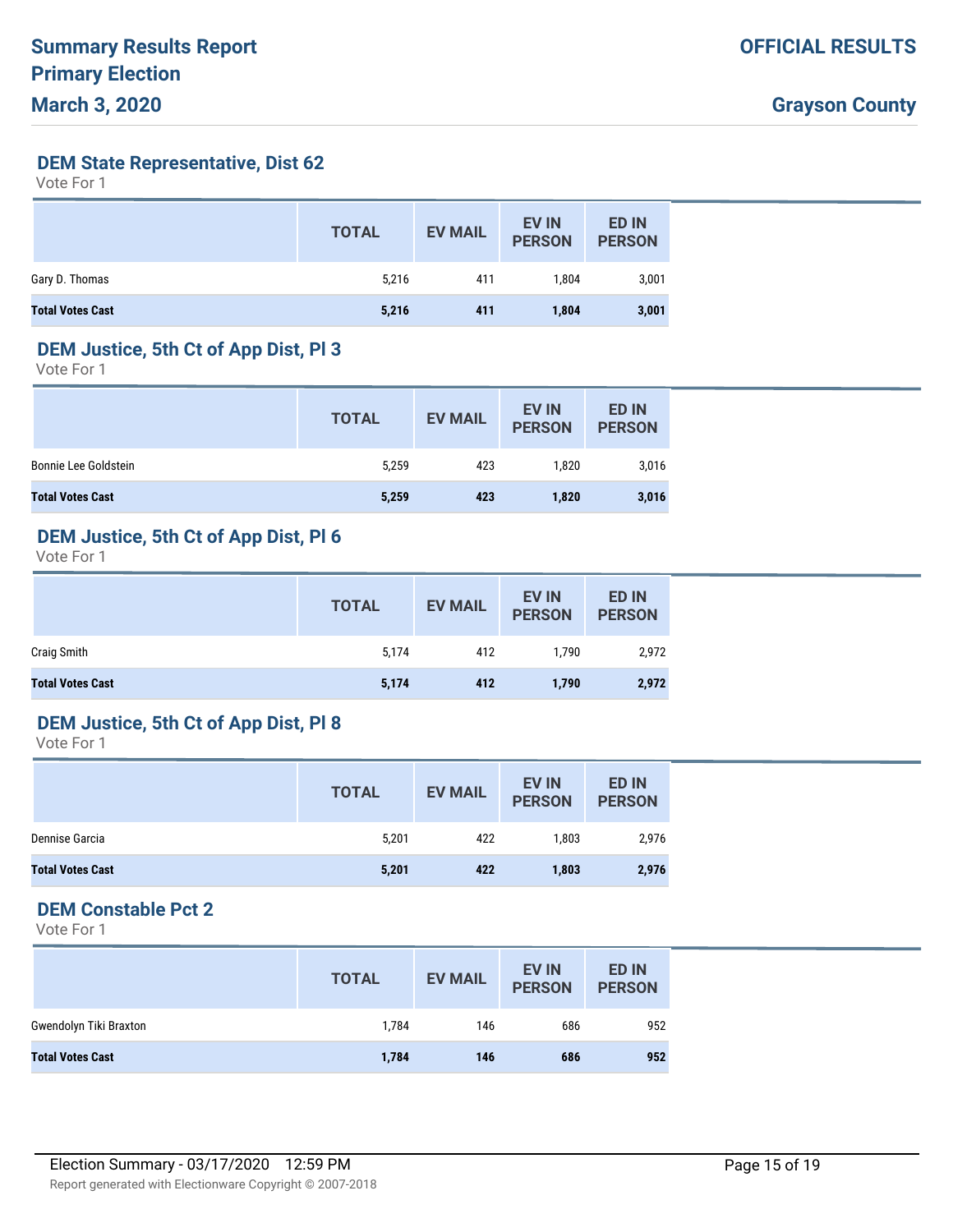#### **DEM County Chair**

Vote For 1

|                         | <b>TOTAL</b> | <b>EV MAIL</b> | <b>EV IN</b><br><b>PERSON</b> | <b>ED IN</b><br><b>PERSON</b> |
|-------------------------|--------------|----------------|-------------------------------|-------------------------------|
| Glenn Melancon          | 5,206        | 419            | 1,802                         | 2,985                         |
| <b>Total Votes Cast</b> | 5,206        | 419            | 1,802                         | 2,985                         |

#### **DEM Precinct Chair Pct 204**

Vote For 1

|                         | <b>TOTAL</b> | <b>EV MAIL</b> | <b>EV IN</b><br><b>PERSON</b> | <b>ED IN</b><br><b>PERSON</b> |
|-------------------------|--------------|----------------|-------------------------------|-------------------------------|
| Marilyn S. Livingston   | 26           |                | 18                            |                               |
| Pamela McGraw           | 39           |                | 14                            | 24                            |
| <b>Total Votes Cast</b> | 65           | 2              | 32                            | 31                            |

# **DEM Proposition #1**

Vote For 1

|                         | <b>TOTAL</b> | <b>EV MAIL</b> | <b>EV IN</b><br><b>PERSON</b> | <b>ED IN</b><br><b>PERSON</b> |
|-------------------------|--------------|----------------|-------------------------------|-------------------------------|
| Yes                     | 5,432        | 462            | 1,871                         | 3,099                         |
| No                      | 416          | 29             | 124                           | 263                           |
| <b>Total Votes Cast</b> | 5,848        | 491            | 1,995                         | 3,362                         |

### **DEM Proposition #2**

|                         | <b>TOTAL</b> | <b>EV MAIL</b> | <b>EV IN</b><br><b>PERSON</b> | <b>ED IN</b><br><b>PERSON</b> |
|-------------------------|--------------|----------------|-------------------------------|-------------------------------|
| Yes                     | 5,437        | 463            | 1,871                         | 3,103                         |
| No                      | 397          | 28             | 122                           | 247                           |
| <b>Total Votes Cast</b> | 5,834        | 491            | 1,993                         | 3,350                         |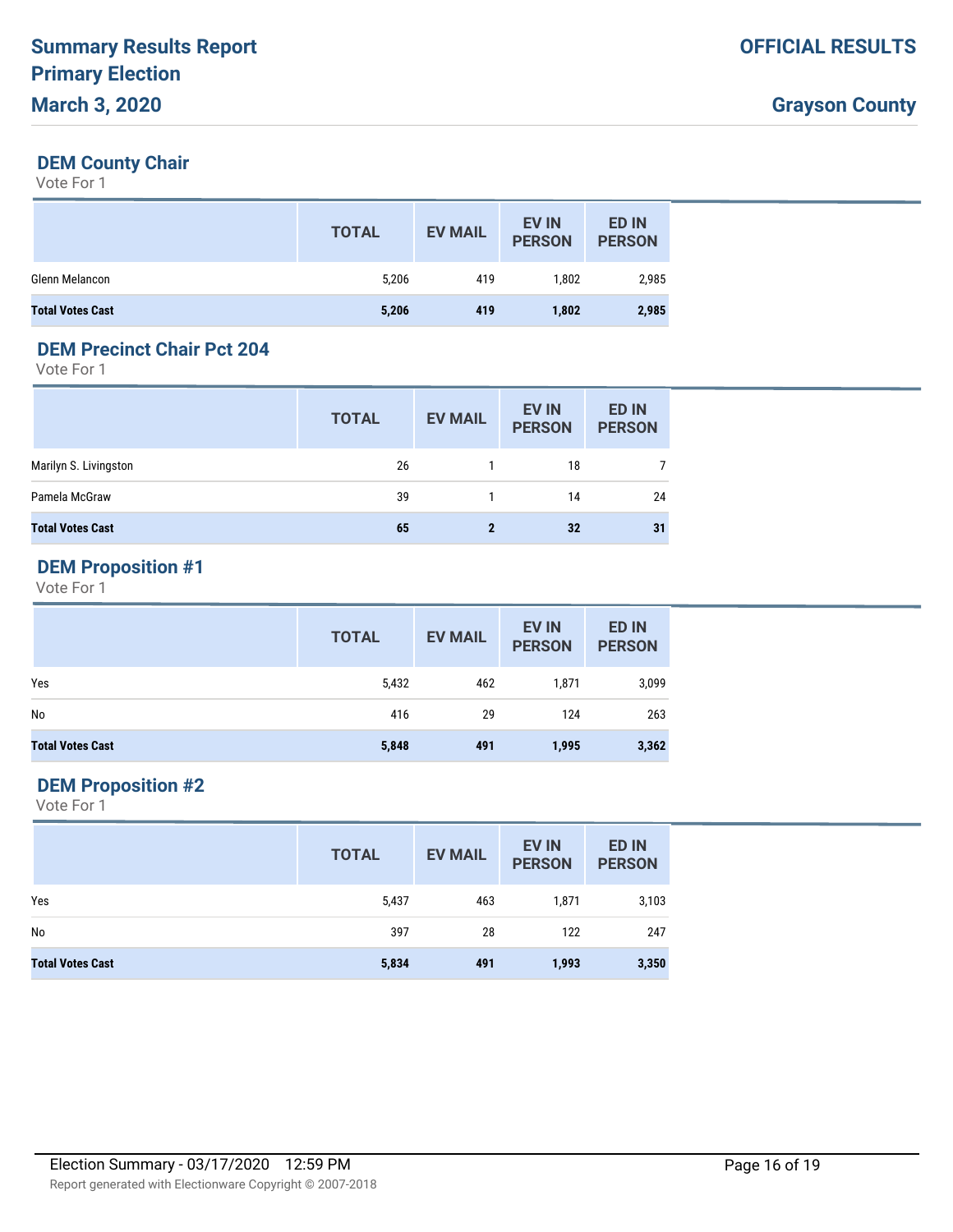#### **DEM Proposition #3**

Vote For 1

|                         | <b>TOTAL</b> | <b>EV MAIL</b> | <b>EV IN</b><br><b>PERSON</b> | <b>ED IN</b><br><b>PERSON</b> |
|-------------------------|--------------|----------------|-------------------------------|-------------------------------|
| Yes                     | 5,688        | 491            | 1,950                         | 3,247                         |
| No                      | 161          | 2              | 40                            | 119                           |
| <b>Total Votes Cast</b> | 5,849        | 493            | 1,990                         | 3,366                         |

#### **DEM Proposition #4**

Vote For 1

|                         | <b>TOTAL</b> | <b>EV MAIL</b> | <b>EV IN</b><br><b>PERSON</b> | <b>ED IN</b><br><b>PERSON</b> |
|-------------------------|--------------|----------------|-------------------------------|-------------------------------|
| Yes                     | 5,499        | 475            | 1,883                         | 3,141                         |
| No                      | 336          | 16             | 106                           | 214                           |
| <b>Total Votes Cast</b> | 5,835        | 491            | 1,989                         | 3,355                         |

# **DEM Proposition #5**

Vote For 1

|                         | <b>TOTAL</b> | <b>EV MAIL</b> | <b>EV IN</b><br><b>PERSON</b> | <b>ED IN</b><br><b>PERSON</b> |
|-------------------------|--------------|----------------|-------------------------------|-------------------------------|
| Yes                     | 5,628        | 481            | 1,930                         | 3,217                         |
| No                      | 203          | 9              | 57                            | 137                           |
| <b>Total Votes Cast</b> | 5,831        | 490            | 1,987                         | 3,354                         |

### **DEM Proposition #6**

|                         | <b>TOTAL</b> | <b>EV MAIL</b> | <b>EV IN</b><br><b>PERSON</b> | <b>ED IN</b><br><b>PERSON</b> |
|-------------------------|--------------|----------------|-------------------------------|-------------------------------|
| Yes                     | 5,632        | 487            | 1,927                         | 3,218                         |
| No                      | 195          | 2              | 60                            | 133                           |
| <b>Total Votes Cast</b> | 5,827        | 489            | 1,987                         | 3,351                         |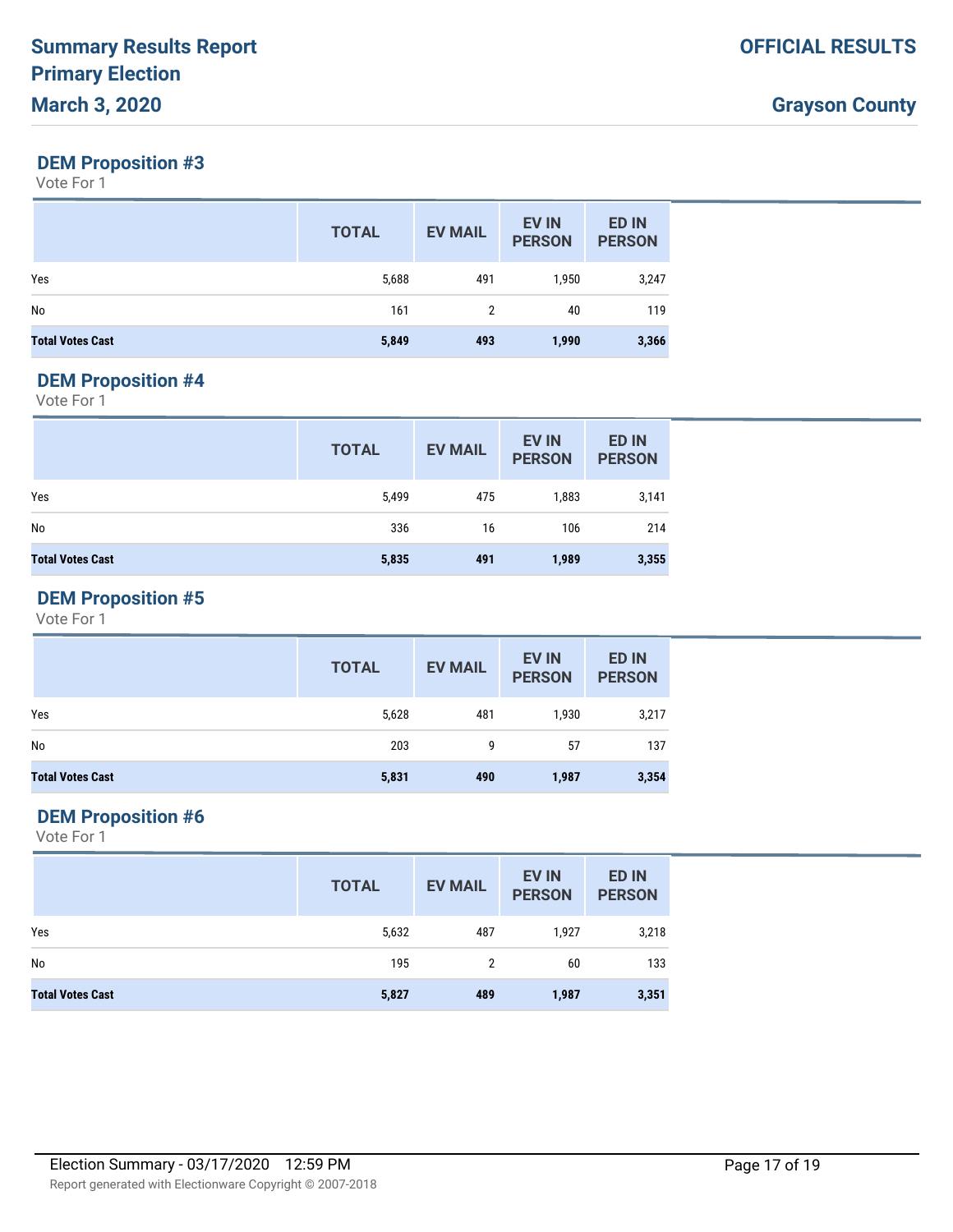### **DEM Proposition #7**

Vote For 1

|                         | <b>TOTAL</b> | <b>EV MAIL</b> | <b>EV IN</b><br><b>PERSON</b> | <b>ED IN</b><br><b>PERSON</b> |
|-------------------------|--------------|----------------|-------------------------------|-------------------------------|
| Yes                     | 5,489        | 464            | 1,888                         | 3,137                         |
| No                      | 339          | 21             | 98                            | 220                           |
| <b>Total Votes Cast</b> | 5,828        | 485            | 1,986                         | 3,357                         |

#### **DEM Proposition #8**

Vote For 1

|                         | <b>TOTAL</b> | <b>EV MAIL</b> | <b>EV IN</b><br><b>PERSON</b> | <b>ED IN</b><br><b>PERSON</b> |
|-------------------------|--------------|----------------|-------------------------------|-------------------------------|
| Yes                     | 5,539        | 485            | 1,899                         | 3,155                         |
| No                      | 290          | 5              | 93                            | 192                           |
| <b>Total Votes Cast</b> | 5,829        | 490            | 1,992                         | 3,347                         |

### **DEM Proposition #9**

Vote For 1

|                         | <b>TOTAL</b> | <b>EV MAIL</b> | <b>EV IN</b><br><b>PERSON</b> | ED IN<br><b>PERSON</b> |
|-------------------------|--------------|----------------|-------------------------------|------------------------|
| Yes                     | 5,629        | 481            | 1,937                         | 3,211                  |
| No                      | 191          |                | 50                            | 134                    |
| <b>Total Votes Cast</b> | 5,820        | 488            | 1,987                         | 3,345                  |

### **DEM Proposition #10**

|                         | <b>TOTAL</b> | <b>EV MAIL</b> | <b>EV IN</b><br><b>PERSON</b> | <b>ED IN</b><br><b>PERSON</b> |
|-------------------------|--------------|----------------|-------------------------------|-------------------------------|
| Yes                     | 5,468        | 465            | 1,883                         | 3,120                         |
| No                      | 338          | 23             | 101                           | 214                           |
| <b>Total Votes Cast</b> | 5,806        | 488            | 1,984                         | 3,334                         |